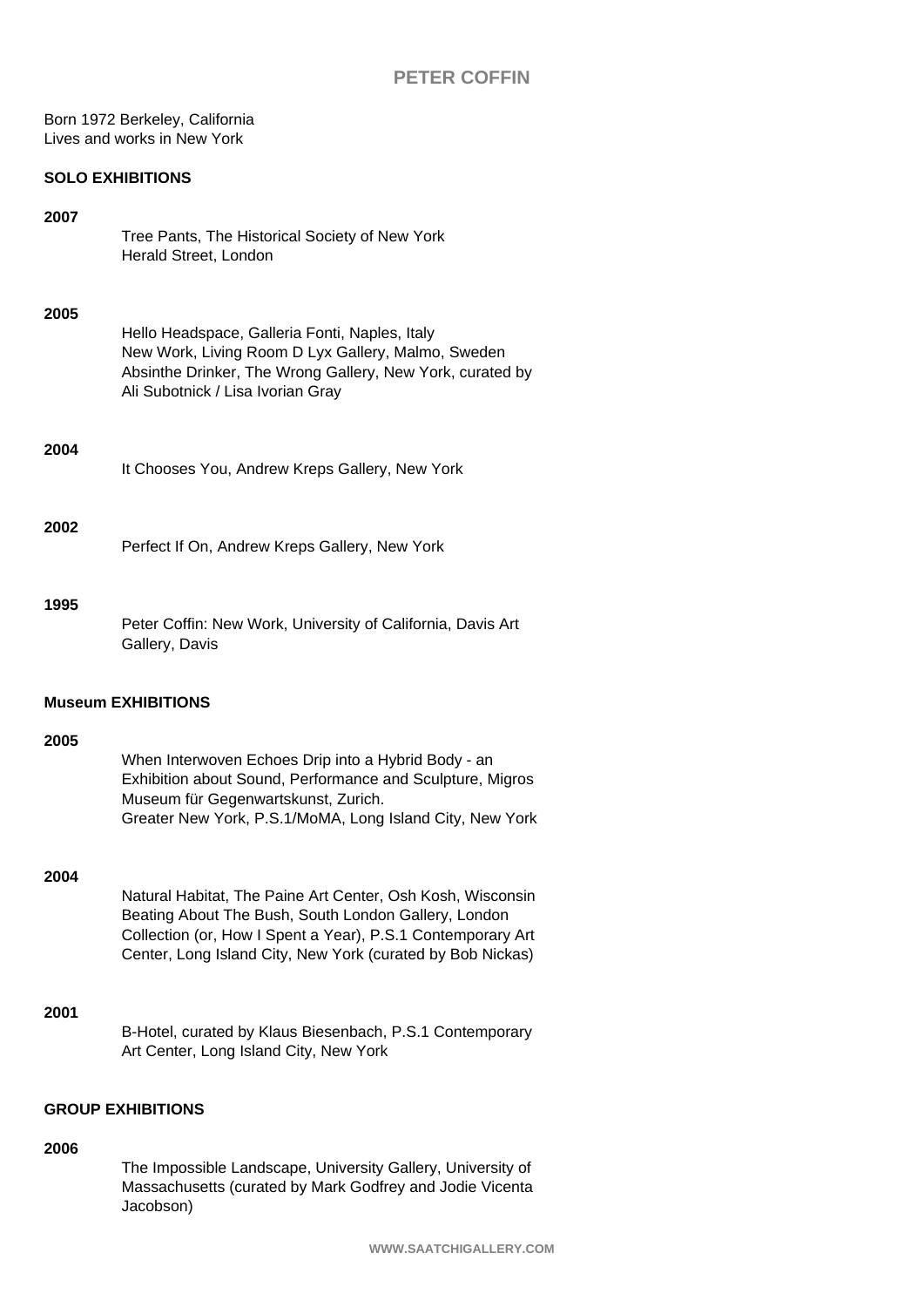## **PETER COFFIN**

Sculpture Park, Frieze Art Fair, London (exhibited: Untitled (Treepants)) Shape Without Form, Shade Without Colour, Paralysed Force, Gesture Without Motion, Galleria Francesca Kaufmann Gallery, Milan Dice Thrown (Will Never Annul Chance), Bellwether Gallery, , Curated by Joao Ribas and Becky Smith Strange Powers, curated by Laura Hoptman and Peter Eleey, Creative Time, Yes Bruce Nauman, Zwirner & Wirth, N.Y. Kamp K48, John Connelly Presents, Bring the War Home, Organized by Drew Heitzler, QED Gallery, Los Angeles, and Elizabeth Dee Gallery, Peter Coffin, Anne Collier, and Eileen Quinlan, United Artists Ltd., Marfa, Texas Supernova, curated by Judicael Lavrador, Domaine Pommery, Reims, France Happiness, Gagosian Gallery Berlin, curated by Martin Germann as part of the 4th Berlin Biennal for Contemporary Art Draw a Straight Line and Follow It, curated by Anna Gray, The Center for Curatorial Studies at Bard College, Annandale-on-Hudson, Slow Burn, curated by Jonah Freeman, Galerie Edward Mitterand, Geneva Mystic River, Southfirst Gallery, curated by Noah Sheldon Williamsburg, Brooklyn Wanas 2006 - 8 American Artists, The Wanas Foundation, Malmo, Sweden View: Nine/Scene III, Mary Boone Gallery, Curated by Jose Freire The Fact, Abstract, curated by Claire Barliant, Dorsky Gallery, Long Island City, Dynasty, an Exhibition Modeled After the Dynamic of Multigenerational Families, Gallery MC, curated by Amy Goldrich, Christopher Ho, Omar Lopes-Chahoud and Sara Reisman Endless Summer, curated by Gyonata Bonvicini, West London Projects, London Deaf, from Audible to Visible, Galerie Frank Elbaz, Paris

# **2005**

24-Hour Incidental, Performa Biennial 05, Swiss Institute, and WFMU radio, Different Wavelengths, Tina Kim Fine Art, New York, Excitations, arranged by Matt Keagan, Andrew Kreps Gallery, Fuzzy Logic, Bridgewater Hall Gallery, Manchester, England, curated by Jackie Passmore. Threshold, Max Wigram Gallery, London, UK curated by Diana Baldon Desired Constellations, Daniel Reich Gallery, New York, There's a City in My Mind, South First Gallery, Brooklyn, Breaking Ground, Horticultural Society of New York, , curated by Jodie Vicente Jacobson

The Feraliminal Lycanthropizer,Champion Fine Art, curated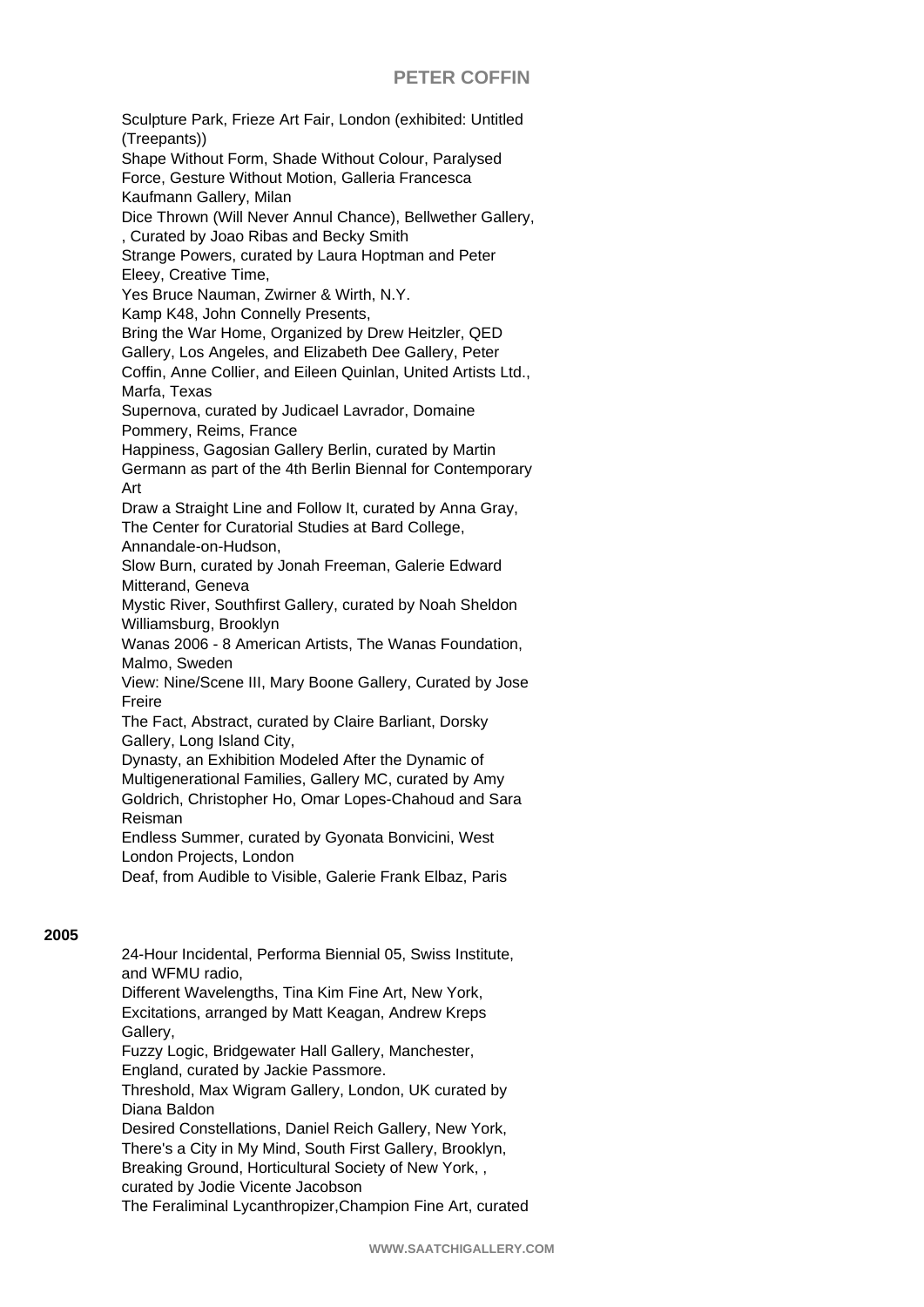## **PETER COFFIN**

by Craig Kalpakjian Los Angeles, CA Good Titles from Bad Books, Kevin Bruk Gallery, Miami ,Fl, curated by Matthew Brannon Post Notes, Midway Contemporary Art, Minneapolis, MN Lesser New York, a Fia Backstrom production, New York, Frisbee Exhibition, Official Project of the Armory VIP Group, New York

### **2004**

Boundless, curated by Henry Hughes, Stenersenmuseet, Oslo, Norway and Changdong National Art Studio, Seoul, Korea Slight of Hand, curated by Emily Wei and Haan Chau, Lemon Sky Projects, Miami We Could have Invited Everyone, An Exhibition Centered on the Formation of Secret Societies and Micronations, Reg Vardy Gallery, University of Sunderland, England Blind Dates, Arena, Sculpture Center, Queens, New York Liverpool Biennal of Contemporary Art, Transparent Eyeball, curated by Duncan Hamilton, Liverpool, U.K Copy Art, ICA London, UK The Infinite Fill Show, curated by Cory + Jamie Arcangel, Foxy Productions, The Yugoslav Biennal of Young Artists, curated by Sinisa Mitrovic, Ana Nikitovic, JelenaVesic, -Konkordija Centre for Contemporary Culture, Vrsac, Belgrade Open, curated by Richard Torcia, Arcadia University Art Gallery, Pennsylvenia Appendiks Bag Thiemers Magasin, Copenhagen, Denmark Cakewalk, Ambrosino Gallery, Miami, Florida New Party: Markus Amm, Gerard Byrne, Peter Coffin, Dionisis, Kavallieratos, Rodrigo Novaes, The Breeder, Athens, Greece Works on Paper, Southfirst Gallery, Williamsburg, Brooklyn Art in The Office, Global Consulting Group, New York, Peter Coffin with Brett Milspaw, Jan Mancuska, Ara Peterson, Elif Uras, Andrew Kreps Gallery, New York Household Psychedelics, Fia Backström Productions, Williamsburg, Brooklyn Coffin - Lanz - Meagher, 2YK Galerie at Kunstfabrik, Berlin, Germa

### **2003**

Kult 48 Klubhouse, Deitch Projects, Williamsburg, (curated by Scott Hug) Putt-Putt Inferno here Gallery, New York, Teenage Rebel: The Bedroom Show, Galerie du Jour, Agnes B., Paris Brewster Projects, Brewster, New York. Definitively Provisional, White Chapel Project Space, London One Hundred Artists, One Hundred T-Shirts, Daniel Silverstein Gallery, New York, Karaoke Death Machine, Daniel Reich Presents, New York, . Paintings, Drawings and Sculptures, Greener Pastures